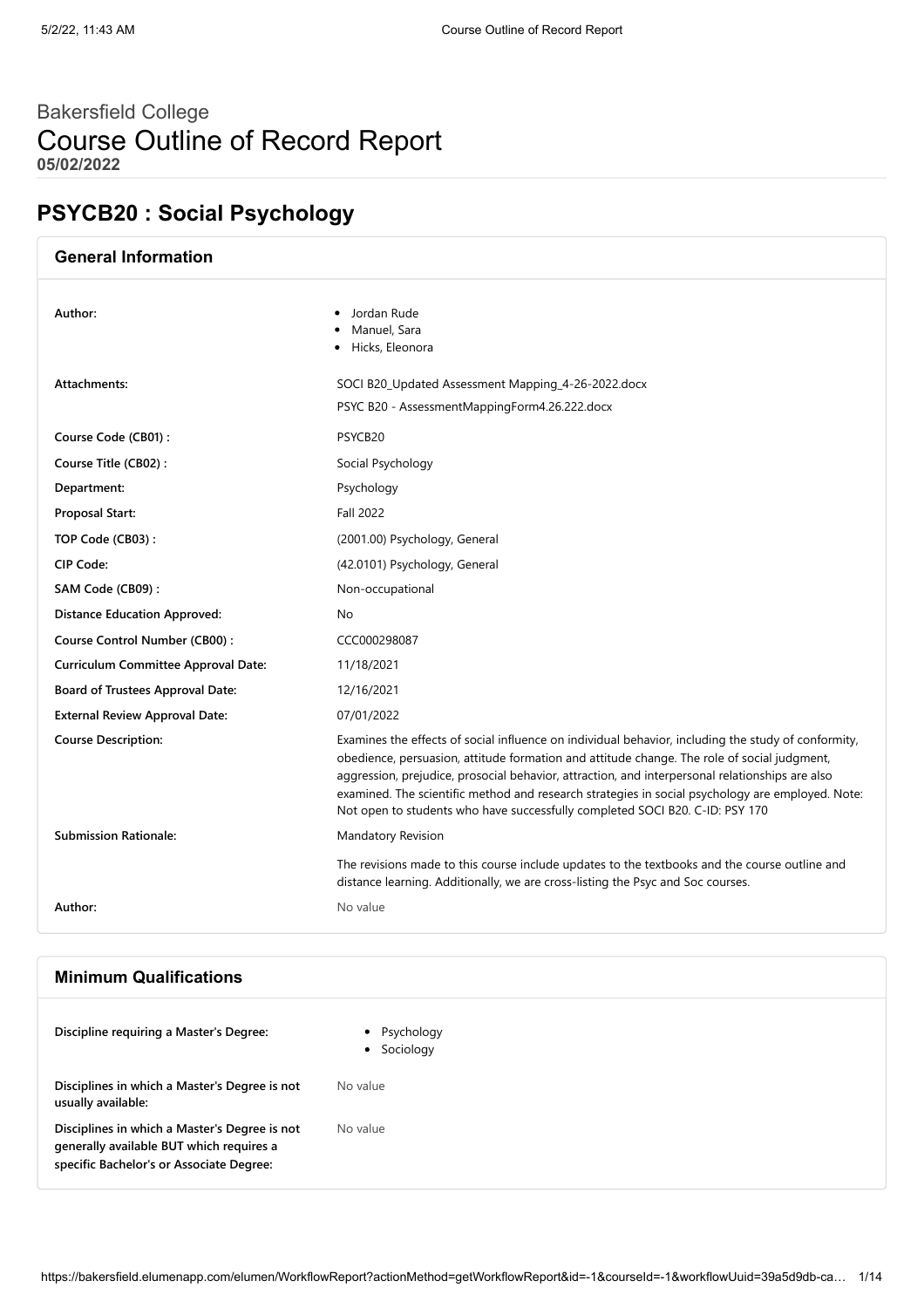Intersegmental General Education Transfer (IGETC) General Education Certificate of

Intersegmental General Education Transfer (IGETC) for STEM General Education

California State University (CSU) General Education Breadth Certificate of Achievement

Certificate of Achievement

Achievement

| <b>Course Development Options</b>                                                                                              |                                                                                                                      |                                                                                                           |
|--------------------------------------------------------------------------------------------------------------------------------|----------------------------------------------------------------------------------------------------------------------|-----------------------------------------------------------------------------------------------------------|
| <b>Basic Skill Status (CB08)</b><br>Course is not a basic skills course.<br>Allow Students to Gain Credit by<br>Exam/Challenge | <b>Course Special Class Status (CB13)</b><br>Course is not a special class.<br><b>Allowed Number of Retakes</b><br>0 | <b>Grade Options</b><br>• Letter Grade Methods<br>Course Prior To College Level (CB21)<br>Not applicable. |
| Rationale For Credit By Exam/Challenge<br>No value<br>In-Service Course (required by California                                | <b>Retake Policy Description</b><br>Non-Repeatable Credit<br><b>Course Support Course Status (CB26)</b>              | Allow Students To Audit Course                                                                            |
| Penal Code)<br><b>Associated Programs</b>                                                                                      | Course is not a support course                                                                                       |                                                                                                           |
| Course is part of a program (CB24)<br><b>Associated Program</b>                                                                | Award Type                                                                                                           | Active                                                                                                    |
| Sociology Associate in Arts for Transfer                                                                                       | A.A. Degree for Transfer                                                                                             | Fall 2021                                                                                                 |
| BC Psychology Major AA -T                                                                                                      | A.A. Degree for Transfer                                                                                             | Fall 2017 to Spring 2018                                                                                  |

Psychology Associate in Arts for Transfer A.A. Degree for Transfer Spring 2018 to Fall 2021

Psychology Associate in Arts for Transfer A.A. Degree for Transfer Fall 2021

Certificate of Achievement Summer 2018 to Summer 2019

Certificate of Achievement Summer 2018 to Summer 2019

Certificate of Achievement Summer 2018 to Summer 2019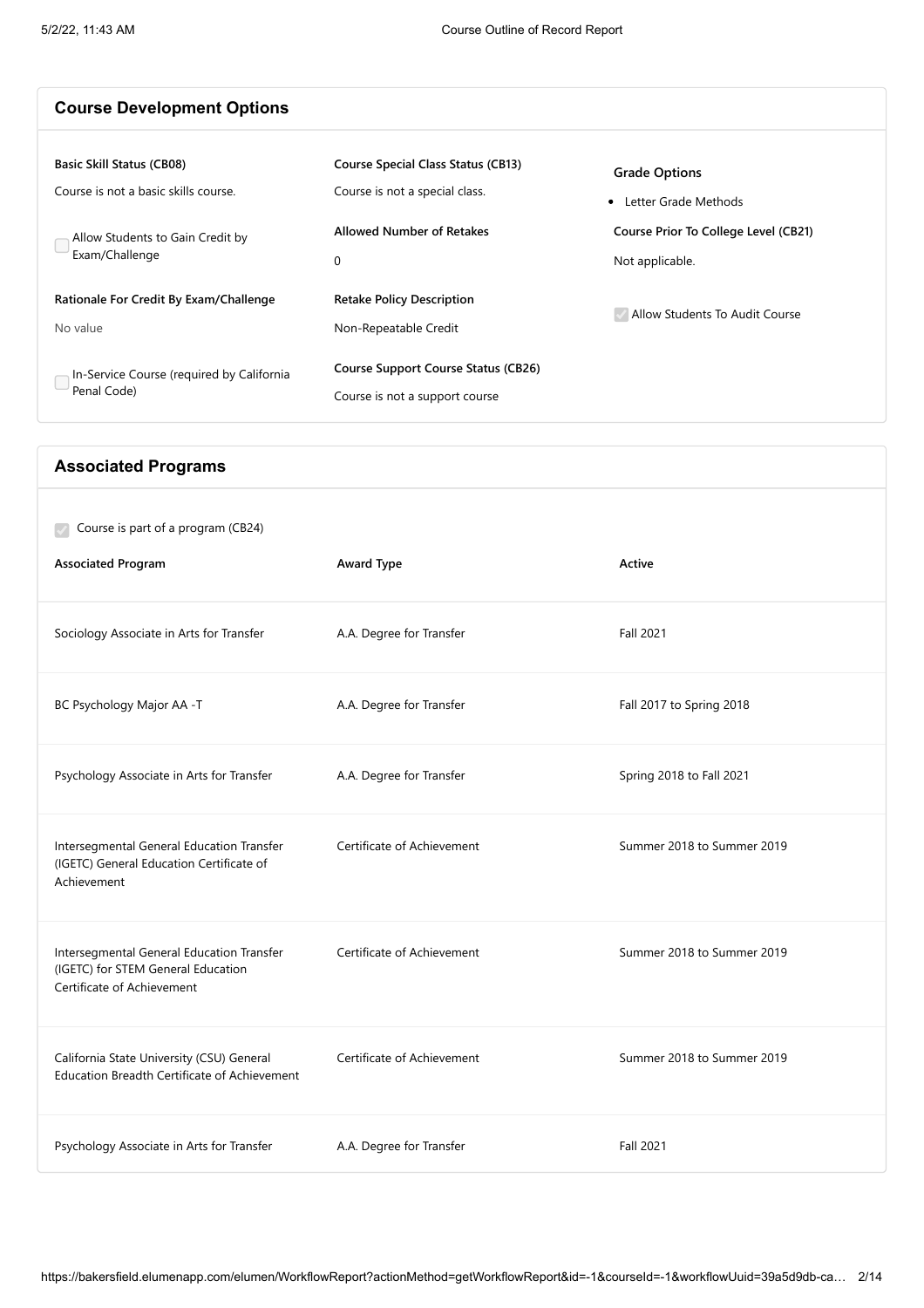# **Transferability & Gen. Ed. Options**

# **Course General Education Status (CB25)**

Y

| Transferability (CB05)          | <b>Transferability Status</b> |
|---------------------------------|-------------------------------|
| Transferable to both UC and CSU | Approved                      |

| <b>Bakersfield College General</b><br><b>Education Pattern</b>                   | <b>Categories</b>                                                                                                                                                                                                                                                                         | <b>Status</b> | <b>Approval Date</b> | <b>Comparable Course</b>      |
|----------------------------------------------------------------------------------|-------------------------------------------------------------------------------------------------------------------------------------------------------------------------------------------------------------------------------------------------------------------------------------------|---------------|----------------------|-------------------------------|
| Area D.1 Beh. Sci                                                                | Foundations in the<br>Behavioral<br>Sciences                                                                                                                                                                                                                                              | Approved      | No value             | No Comparable Course defined. |
| Area D.2 Soc. Sci                                                                | Foundations in the<br>Social Sciences                                                                                                                                                                                                                                                     | Approved      | No value             |                               |
| <b>CSU General Education</b><br><b>Breadth</b>                                   | <b>Categories</b>                                                                                                                                                                                                                                                                         | <b>Status</b> | <b>Approval Date</b> | <b>Comparable Course</b>      |
| D.9 Psychology                                                                   | Psychology                                                                                                                                                                                                                                                                                | Approved      | No value             | No Comparable Course defined. |
| D.10 Soc and Crim.                                                               | Sociology and<br>Criminology                                                                                                                                                                                                                                                              | Approved      | No value             |                               |
| D Social Sciences                                                                | Anthropology and<br>Archaeology,<br>Economics, Ethnic<br>Studies, Gender<br>Studies,<br>Geography,<br>History, Political<br>Science,<br>Government, and<br>Legal Institutions,<br>Interdisciplinary<br>Social or<br>Behavioral<br>Science,<br>Psychology,<br>Sociology and<br>Criminology | Pending       | No value             |                               |
| <b>Intersegmental General</b><br><b>Education Transfer Curriculum</b><br>(IGETC) | <b>Categories</b>                                                                                                                                                                                                                                                                         | <b>Status</b> | <b>Approval Date</b> | <b>Comparable Course</b>      |
| Area 4 Soc. and Beh. Sci                                                         | Social and<br>Behavioral<br>Sciences                                                                                                                                                                                                                                                      | Approved      | No value             | No Comparable Course defined. |
| <b>CSU Transfer</b>                                                              | <b>Categories</b>                                                                                                                                                                                                                                                                         | <b>Status</b> | <b>Approval Date</b> | <b>Comparable Course</b>      |
| <b>UC Transfer</b>                                                               | <b>Categories</b>                                                                                                                                                                                                                                                                         | <b>Status</b> | <b>Approval Date</b> | <b>Comparable Course</b>      |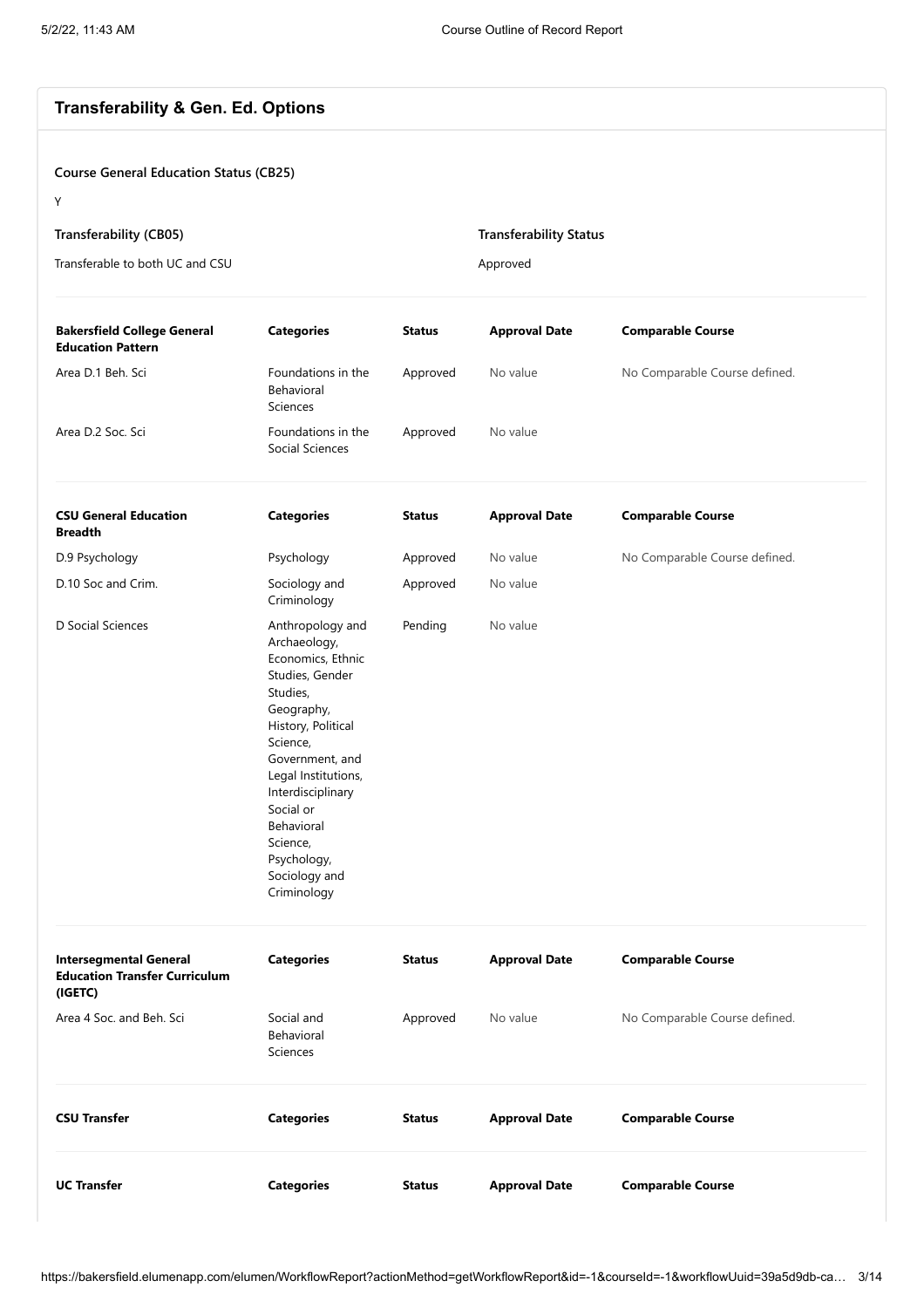| C-ID       | <b>Categories</b>                                             | Status  | <b>Approval Date</b> | <b>Comparable Course</b> |
|------------|---------------------------------------------------------------|---------|----------------------|--------------------------|
| Psychology | Enter C-ID<br>descriptor in text<br>box. (Name and<br>number) | Pending | No value             | C-ID: PSY 170            |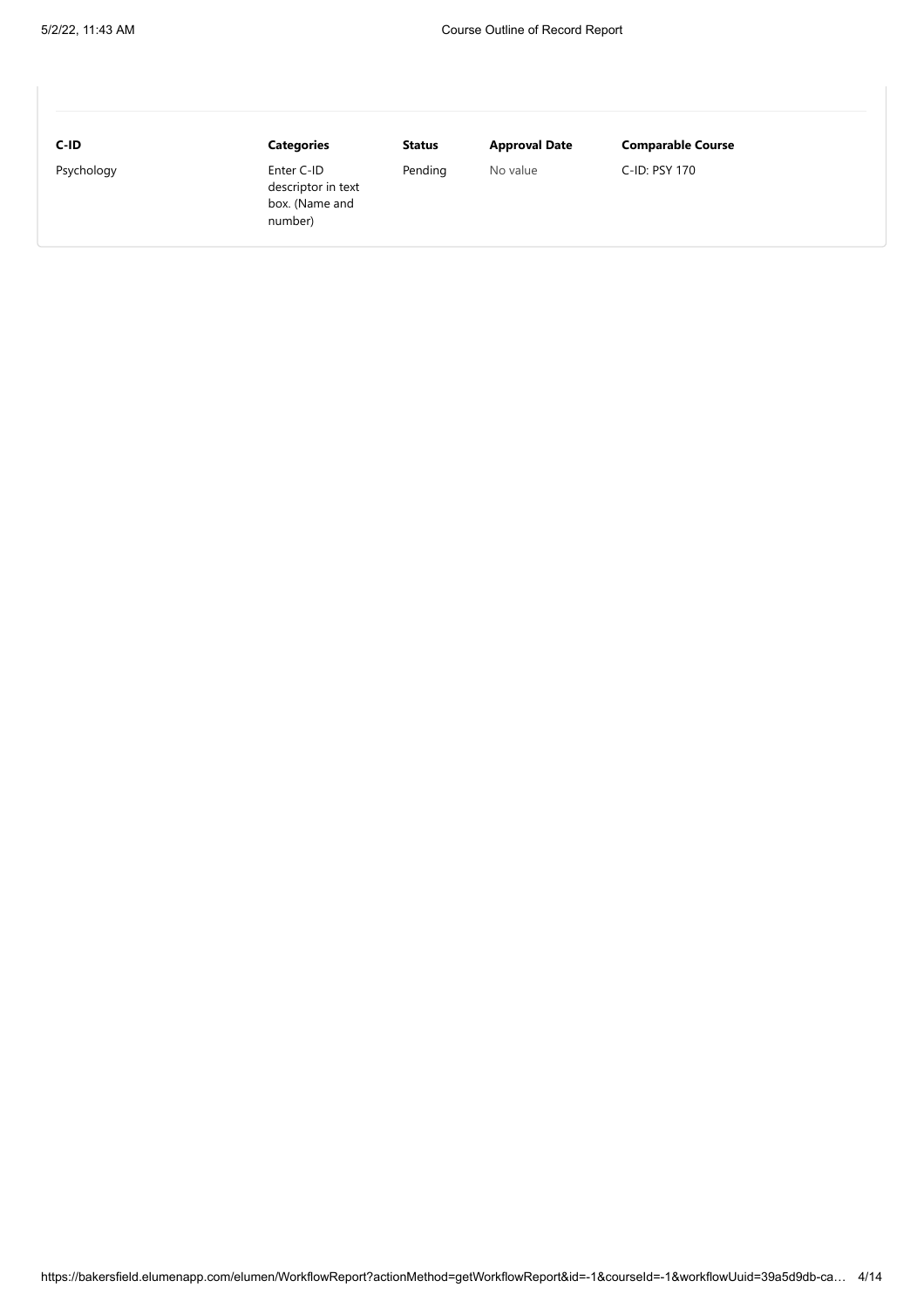| <b>Units and Hours</b> |  |
|------------------------|--|
|------------------------|--|

| <b>Minimum Credit Units (CB07)</b>              | 3   |
|-------------------------------------------------|-----|
| <b>Maximum Credit Units (CB06)</b>              | 3   |
| <b>Total Course In-Class (Contact)</b><br>Hours | 54  |
| <b>Total Course Out-of-Class</b><br>Hours       | 108 |

**Total Student Learning Hours** 162

# **Credit / Non-Credit Options**

| <b>Course Credit Status (CB04)</b> | <b>Course Non Credit Category (CB22)</b> | <b>Non-Credit Characteristic</b> |  |
|------------------------------------|------------------------------------------|----------------------------------|--|
| Credit - Degree Applicable         | Credit Course.                           | No Value                         |  |
|                                    |                                          |                                  |  |

| <b>Course Classification Code (CB11)</b> | <b>Funding Agency Category (CB23)</b> | Cooperative Work Experience Education |
|------------------------------------------|---------------------------------------|---------------------------------------|
| Credit Course.                           | Not Applicable.                       | Status (CB10)                         |

**In Class Out of Class**

Variable Credit Course

# **Weekly Student Hours Course Student Hours**

|                       | In Class |   |
|-----------------------|----------|---|
| Lecture Hours         | 3        | 6 |
| Laboratory Hours      | O        | 0 |
| <b>Activity Hours</b> | O        |   |

| Hours per unit divisor                 | 54  |
|----------------------------------------|-----|
| <b>Course In-Class (Contact) Hours</b> |     |
| Lecture                                | 54  |
| Laboratory                             | U   |
| Activity                               | O   |
| Total                                  | 54  |
| <b>Course Out-of-Class Hours</b>       |     |
| l ecture                               | 108 |
| Laboratory                             | U   |
| Activity                               | 0   |
| <b>Total</b>                           | 108 |

**Course Duration (Weeks)** 18

| Units and Hours - Weekly Specialty Hours |          |          |              |
|------------------------------------------|----------|----------|--------------|
| <b>Activity Name</b>                     | Type     | In Class | Out of Class |
| No Value                                 | No Value | No Value | No Value     |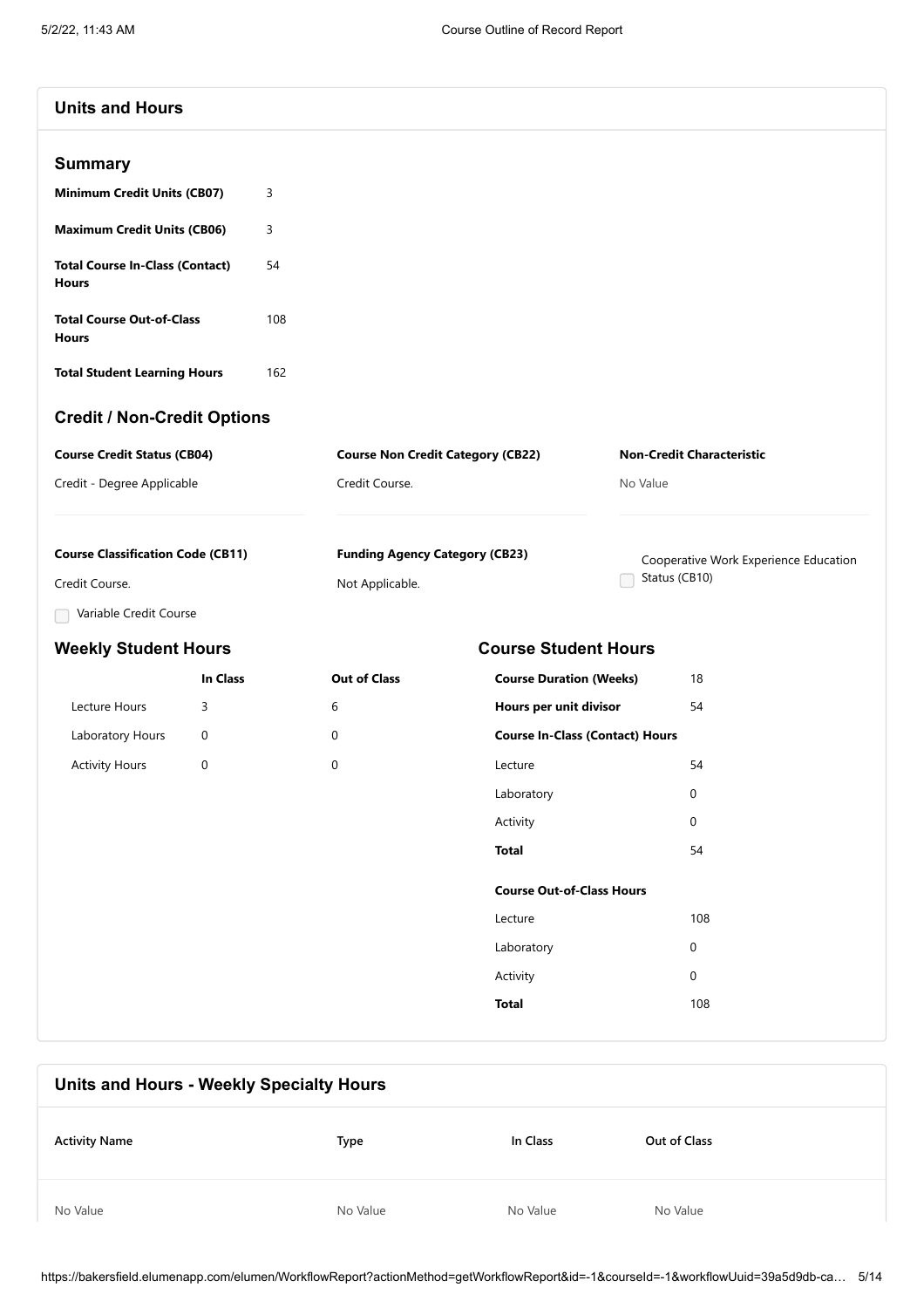# **Pre-requisites, Co-requisites, Anti-requisites and Advisories**

No Value

| <b>Limitations on Enrollment</b> |                          |
|----------------------------------|--------------------------|
| <b>Limitations on Enrollment</b> | Description              |
| No value                         | No value                 |
| <b>Specifications</b>            |                          |
| Methods of Instruction           |                          |
| <b>Methods of Instruction</b>    | <b>Required Reading</b>  |
| Rationale                        | No value                 |
| <b>Methods of Instruction</b>    | Problem Solving Activity |
| Rationale                        | No value                 |
| <b>Methods of Instruction</b>    | Written Work             |
| Rationale                        | No value                 |
| Methods of Instruction           | Collaborative Group Work |
| Rationale                        | No value                 |
| Methods of Instruction           | Lecture                  |
| Rationale                        | No value                 |
| Methods of Instruction           | <b>Class Activities</b>  |
| Rationale                        | No value                 |
|                                  |                          |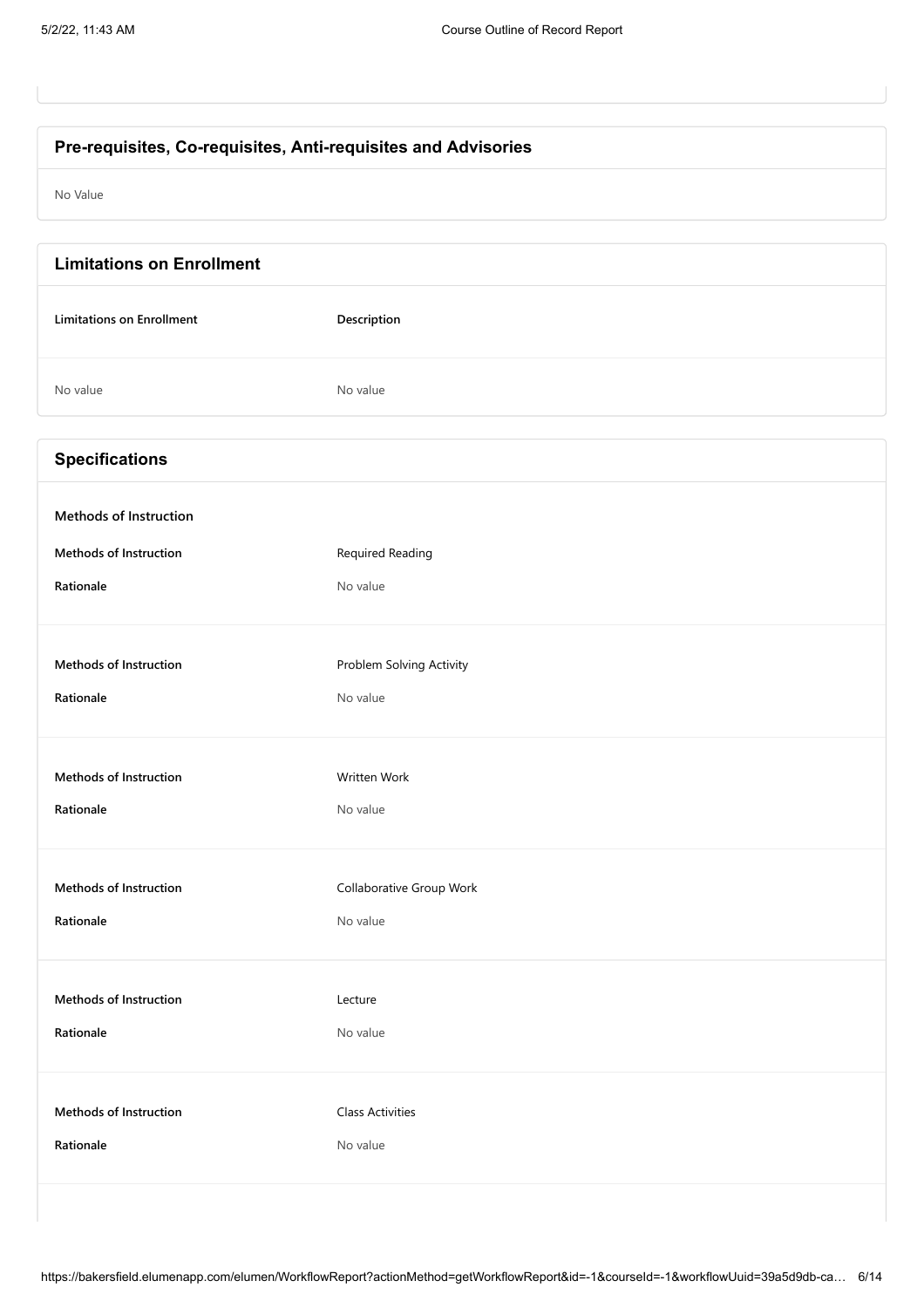| Methods of Instruction | Case Study                            |
|------------------------|---------------------------------------|
| Rationale              | No value                              |
| Methods of Instruction | Demonstration                         |
| Rationale              | No value                              |
| Methods of Instruction | Discussion                            |
| Rationale              | No value                              |
| Methods of Instruction | <b>Audiovisual Presentations</b>      |
| Rationale              | No value                              |
| Methods of Instruction | In-class Writing                      |
| Rationale              | No value                              |
| Methods of Instruction | Term/Research Paper                   |
| Rationale              | No value                              |
| Methods of Instruction | Peer Analysis, Critique, and Feedback |
| Rationale              | No value                              |
| Methods of Instruction | <b>Student Presentation</b>           |
| Rationale              | No value                              |
| Methods of Instruction | Library Assignment                    |
| Rationale              | No value                              |
| Methods of Instruction | Internet Research                     |
| Rationale              | No value                              |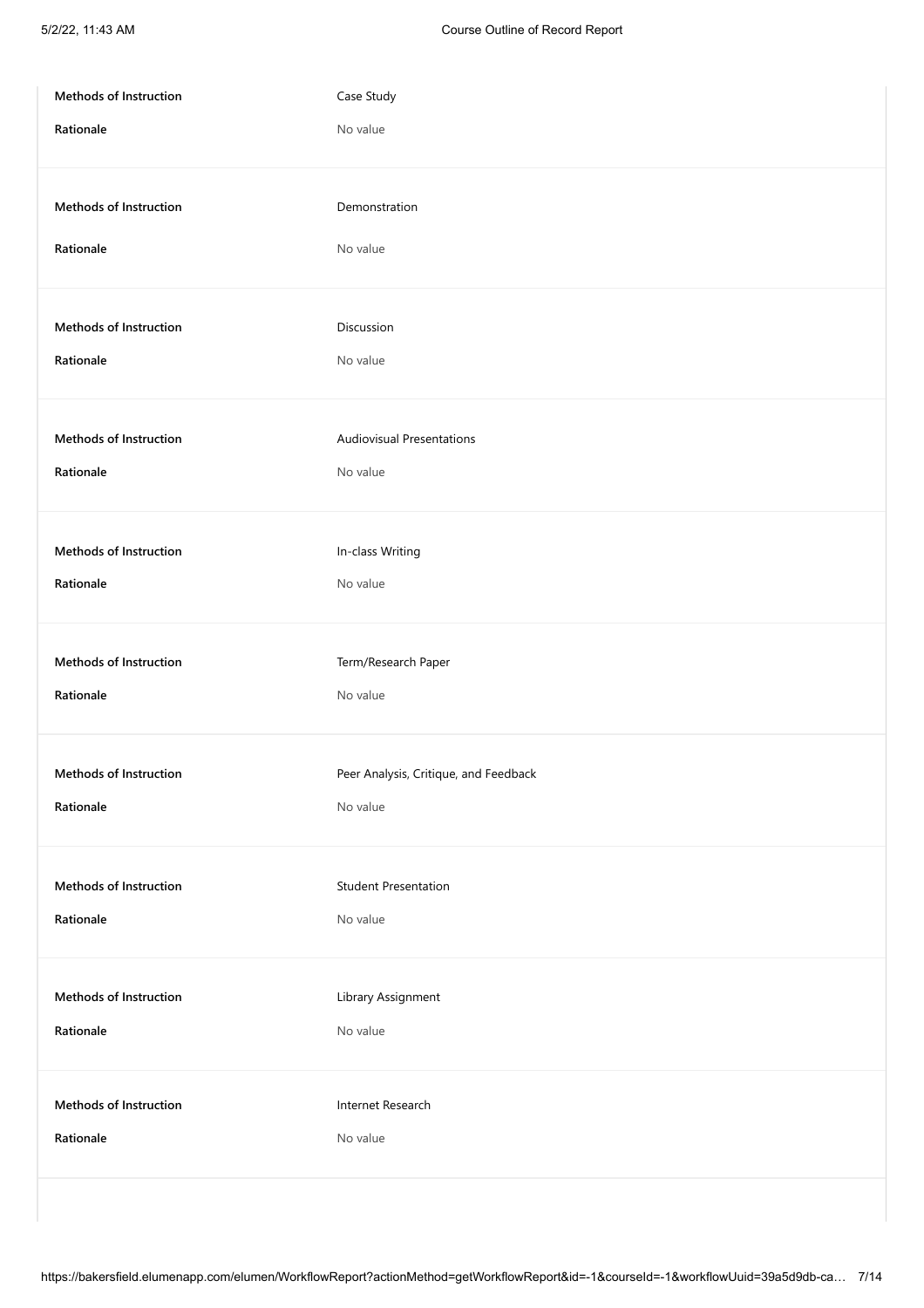| <b>Methods of Instruction</b>              | Demonstration                       |
|--------------------------------------------|-------------------------------------|
| Rationale                                  | No value                            |
| <b>Methods of Instruction</b><br>Rationale | <b>Group Activities</b><br>No value |
|                                            |                                     |

#### **Assignments**

#### **Assignments include outside reading of required materials, class discussion, in class group work, research work related to completion of term paper, and/or presentations.**

Critical thinking assignment include research papers and presentations. The description of a critical thinking assignment is included below:

# **Applying Social Psychology to Real-World Problems**

#### **Purpose and goals of the project**

The purpose of this project is to give you the opportunity to identify a real world problem or issue you are personally interested in and deeply consider what the problem is and why it continues to exist despite other people trying to address it.

You are tasked with proposing a solution that is grounded in evidence from social psychology. This project is designed to encourage you to think critically and creatively to identify root causes of the issue as well as factors that contribute to the issue persisting. Throughout the semester, you will complete smaller assignments that engage you in this type of thinking. At the end of the semester, you will produce a final paper report and give a presentation in class. This project is designed to help you develop critical thinking skills and improve written and oral communication.

#### **Major components of the project**

#### *Phase 1: Identify and evaluate a problem.*

You will write a problem statement that conveys the scope of the problem and the specific aspect you will address this semester (assignment 1); then you will identify and evaluate specific barriers and factors that created and maintained the problem, consider who is involved in it, and what has already been done to address the problem (assignment 2).

The main purpose of this phase is to help you more deeply understand the problem you selected and to guide you to understanding the inherent social issues or nature of the issue. In addition, this phase helps you consider how large issues (e.g., climate change) are comprised of smaller issues that may have different causes and therefore need to be addressed differently (e.g., reducing use of plastic bags, conserving water). In this phase of the project, you are also encouraged to consider why you selected this issue (i.e., why it is important to you personally and as a group) and why it is important at a societal/community level. By the end of this phase, you should be able to (1) identify the opposing perspectives and barriers that have created the problem/issue and impeded resolution, (2) consider who is impacted by the problem/issue (e.g., who is involved, who experiences the ramifications), and (3) determine what is currently being done to address the problem/issue. For example, by the end of phase 1, you might have decided to address reducing the use of plastic bags because you are particularly concerned about the resulting harm to marine animals.

#### *Phase 2: Gather evidence and consider solutions.*

Over the course of two assignments, you will start brainstorming ways to address the issue (assignment 3) and gather evidence from the social psychological field to support and improve your proposed solutions (assignment 4). During this phase, you are encouraged to revisit your problem statement to ensure that the solutions and evidence actually address the initial problem you identified. Sometimes students will inadvertently stray from their original path throughout the course of their research. By the end of this phase, you should have a clear plan for how to address the issue as well as evidence from the social psychological field indicating why the plan should be successful. For example, you may consider banning plastic bags in stores or consider how information about attitude change and behavior change can be used to get people to use reusable bags.

#### *Phase 3: Final proposal.*

The project culminates with three outcomes. First, each group prepares a written paper that summarizes their work throughout the semester. The paper is comprised of a description of the real world issue being addressed, a full explanation outlining the major aspects of the issue, a proposed plan to address the issue that is clearly supported and informed by social psychological information, and a brief summary of how to evaluate the success of the proposed plan. Second, each group presents their project to the class during the last week of the semester.

*Group member evaluations.* Despite the engaging and relevant design of this assignment, there is always a risk of social loafing. In an effort to reduce social loafing, at the end of each phase students complete self and peer evaluations to rate each person's contributions and efforts to the group work. Students who do not contribute to the group's work will have their scores reduced.

### **Methods of Evaluation Rationale**

Objective Exams (may include Multiple choice, Matching items, True/false, Essay)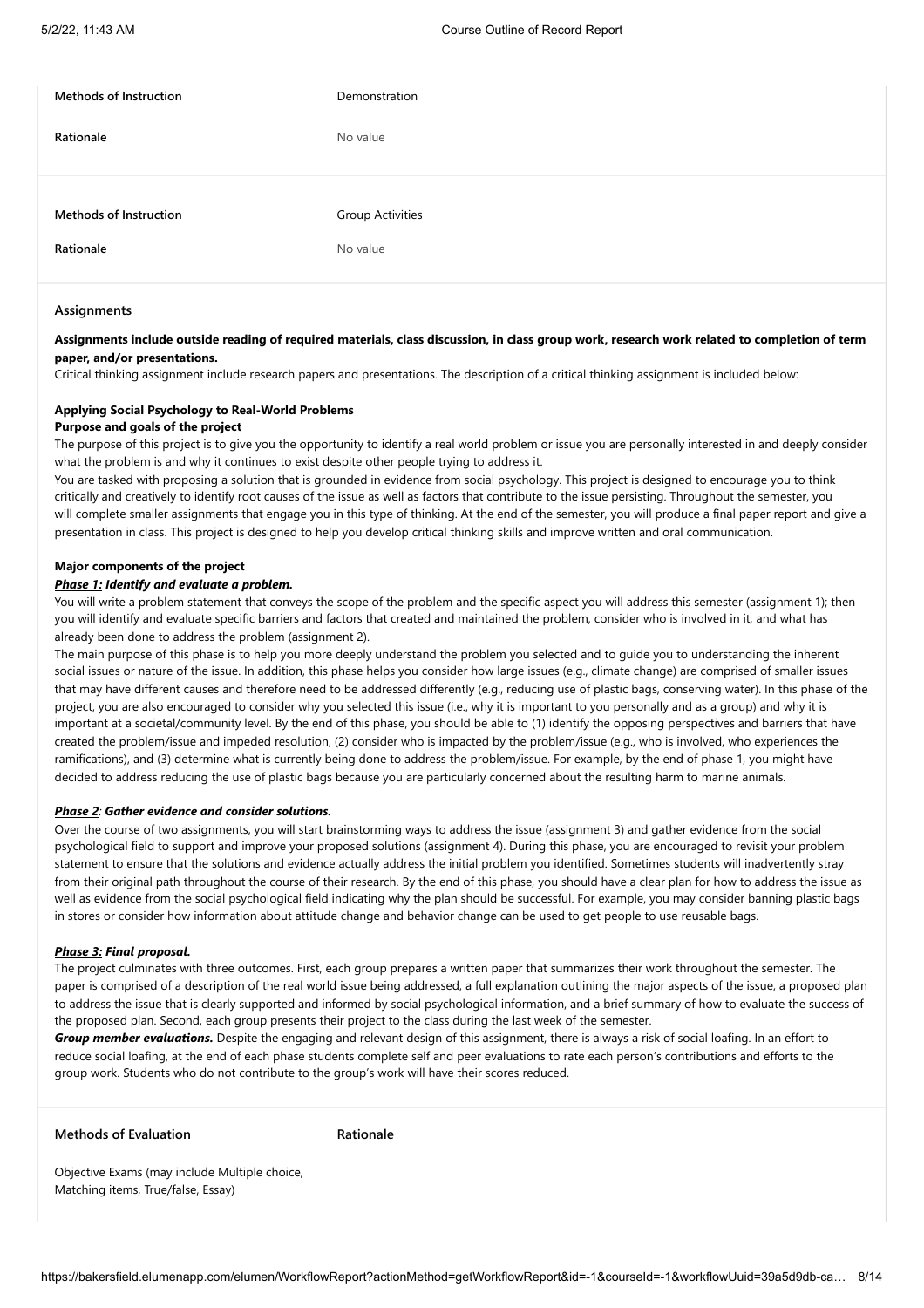| Writing Assignment (APA or MLA format)                                        |                   | No value              |                                                                          |                                                                                                  |               |
|-------------------------------------------------------------------------------|-------------------|-----------------------|--------------------------------------------------------------------------|--------------------------------------------------------------------------------------------------|---------------|
| Group Projects and Presentation                                               |                   | No value              |                                                                          |                                                                                                  |               |
| Cumulative Final Examination                                                  |                   | No value              |                                                                          |                                                                                                  |               |
| Presentation                                                                  |                   | No value              |                                                                          |                                                                                                  |               |
| <b>Short Essay Assignments</b>                                                |                   | No value              |                                                                          |                                                                                                  |               |
| Homework                                                                      |                   | No value              |                                                                          |                                                                                                  |               |
| Written assignments                                                           |                   |                       |                                                                          | Students will write no fewer than 10 written pages in essays, exams, and other assignments.      |               |
| Written Exams (Quizzes, Midterm, and/or<br>Final Examination)                 |                   | No value              |                                                                          |                                                                                                  |               |
| Other                                                                         |                   | Poster presentations. |                                                                          |                                                                                                  |               |
| Other                                                                         |                   |                       |                                                                          | Student and/or instructor lead activities displaying social psychological concepts and theories. |               |
| Other                                                                         |                   |                       | In class small and large group discussions and debates.                  |                                                                                                  |               |
|                                                                               |                   |                       |                                                                          |                                                                                                  |               |
| Equipment                                                                     |                   |                       |                                                                          |                                                                                                  |               |
| No Value                                                                      |                   |                       |                                                                          |                                                                                                  |               |
|                                                                               |                   |                       |                                                                          |                                                                                                  |               |
| <b>Textbooks</b>                                                              |                   |                       |                                                                          |                                                                                                  |               |
| Author                                                                        | Title             |                       | Publisher                                                                | Date                                                                                             | <b>ISBN</b>   |
|                                                                               |                   |                       |                                                                          |                                                                                                  |               |
| Myers and Twenge                                                              | Social Psychology |                       | McGraw-Hill                                                              | 2019                                                                                             | 9781260397116 |
| <b>Other Instructional Materials</b>                                          |                   |                       |                                                                          |                                                                                                  |               |
| Description                                                                   |                   |                       | Other: Articles and/or supplemental resources on reserve at the library. |                                                                                                  |               |
| Author                                                                        |                   |                       |                                                                          |                                                                                                  |               |
| Citation                                                                      |                   | Social Psychology     |                                                                          |                                                                                                  |               |
|                                                                               |                   |                       |                                                                          |                                                                                                  |               |
| <b>Materials Fee</b>                                                          |                   |                       |                                                                          |                                                                                                  |               |
| None                                                                          |                   |                       |                                                                          |                                                                                                  |               |
|                                                                               |                   |                       |                                                                          |                                                                                                  |               |
|                                                                               |                   |                       |                                                                          |                                                                                                  |               |
| <b>Learning Outcomes and Objectives</b>                                       |                   |                       |                                                                          |                                                                                                  |               |
| <b>Course Objectives</b>                                                      |                   |                       |                                                                          |                                                                                                  |               |
| 1. Compare basic concepts and theories across the areas of social psychology. |                   |                       |                                                                          |                                                                                                  |               |

2. Identify biological and cultural influences on social behavior.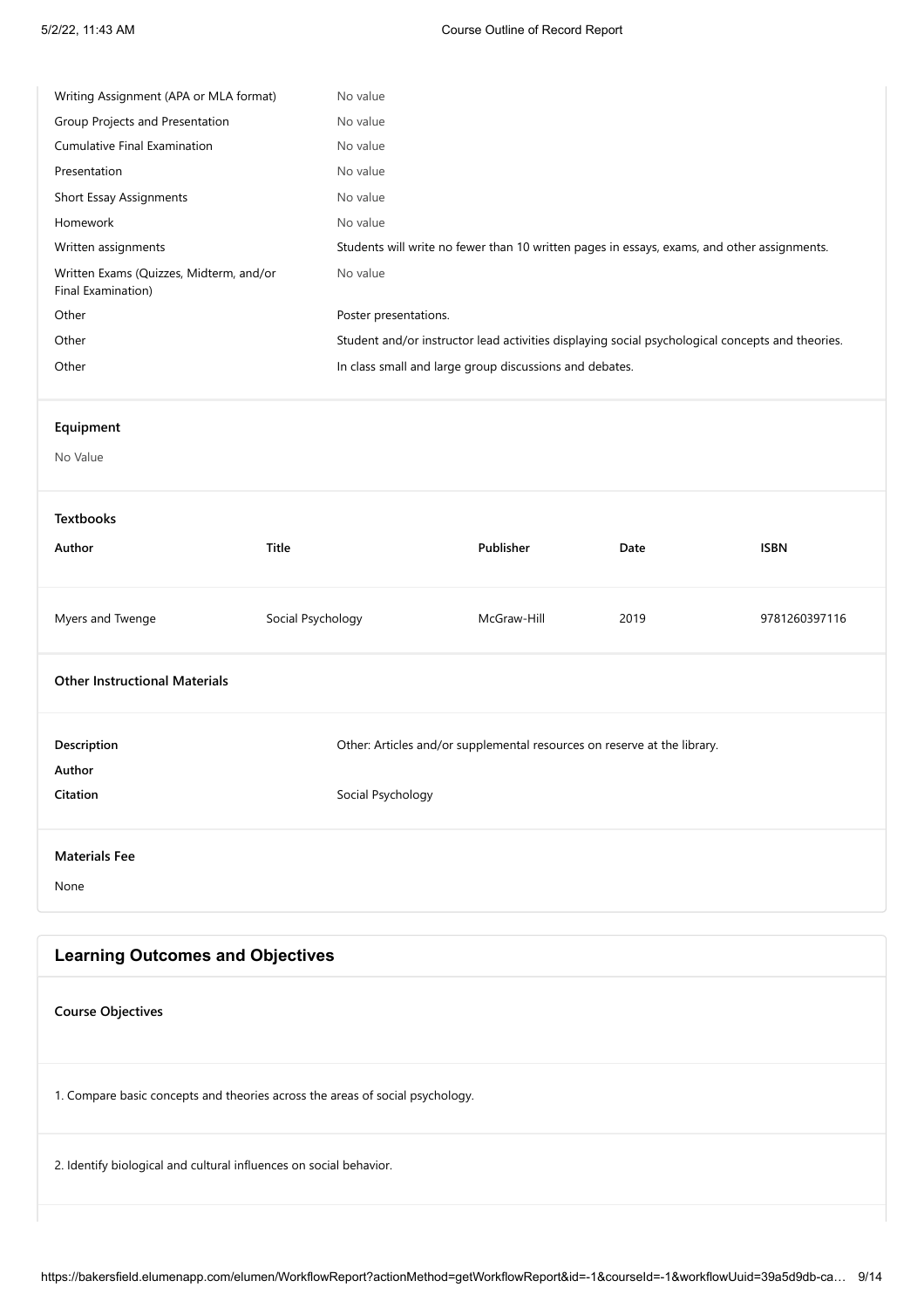3. Explain the major scientific studies which form the basis for current theories of social psychology.

4. Describe the ways in which principles gleaned from social psychological research apply to real world problems and issues.

5. Analyze elements of a scientific approach to understanding human behavior in a psycho-social context.

6. Apply models of intervention into social behavior designed to address social problems (e.g., those based on gender, ethnic, racial, or cultural differences and those based on disability).

7. Discriminate between individual differences and sociocultural influences.

#### **CSLOs**

| Name                                                                                                                                                                                                                                                                                                                                  | <b>Expected</b><br><b>SLO</b><br>Performance |
|---------------------------------------------------------------------------------------------------------------------------------------------------------------------------------------------------------------------------------------------------------------------------------------------------------------------------------------|----------------------------------------------|
| 1. Upon successful completion of the course, the student will be able to differentiate and apply the basic theoretical perspectives and concepts related<br>to social psychology.                                                                                                                                                     | 70.0                                         |
| 2. Upon completion the student will be able to utilize the theories and concepts as a means to analyze the role of social influence on such topics as<br>the self, attitude formation and change, social judgment, persuasion, compliance, conformity, obedience, emotions, attraction and relationships,<br>aggression and violence. | 70.0                                         |
| 3. Upon successful completion of the course, student will be able to apply the basic elements of the scientific method including the various<br>methodologies used to collect, analyze, and interpret the data/observations employed in social psychological research.                                                                | 70.0                                         |
|                                                                                                                                                                                                                                                                                                                                       |                                              |

# **Outline**

### **Course Outline**

A. Week 1: Introduction to Social Psychology What is Social Psychology? Big Ideas in Social Psychology

B. Week 2: Research Methods Creating and testing hypotheses Correlational Methods Experimental Methods Research Ethics

C. Week 3: The Self Self Concept Self-Esteem Self-Serving Biases

D. Week 4: Social Beliefs and Judgements Belief Perseverance Illusory Thinking Attributions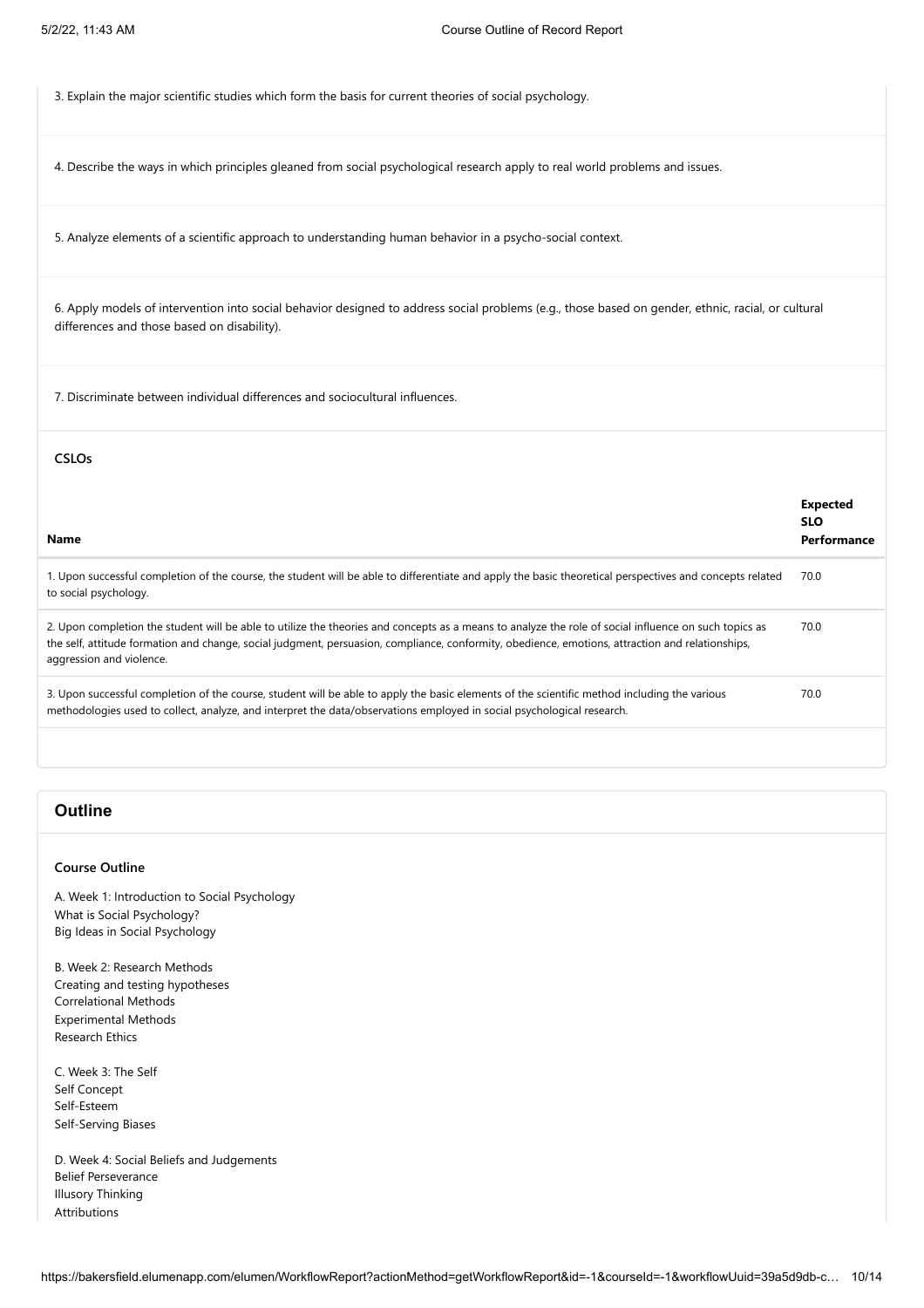Memory Reconstruction

E. Week 5: Behavior and Attitudes Predicting Behavior from Attitudes Predicting Attitudes from Behavior Self-Perception Theory Beyond Cognitive Consistency to Broader Rationalization

F. Week 6: Genes, Culture, and Gender Biological Influences Cultural Influences Culture and Emotions How are men and women alike and different

G. Week 7: Conformity and Obedience Classic conformity and obedience studies What predicts conformity Who conforms

H. Week 8: Persuasion Paths to Persuasion Elements of Persuasion Resisting Persuasion

I. Week 9: Group Influence What is a group Social Facilitation Social Loafing Deindividuation Group Polarization Groupthink Minority Influence

J. Week 10: Prejudice The Nature and power of prejudice Social sources Motivational sources Cognitive sources Consequences of prejudice

K. Week 11: Aggression What is aggression Theories of aggression Influences of aggression Aggression reduction

L. Week 12: Attraction and intimacy Need to Belong Friendship and attraction Emotions and social relationships What is Love What enables close relationships How do relationships End?

M. Week 13: Helping Why do we Help? When will we Help? Who will Help? How to Increase Helping?

N. Week 14: Conflict and Peacemaking What creates conflict? How can peace be achieved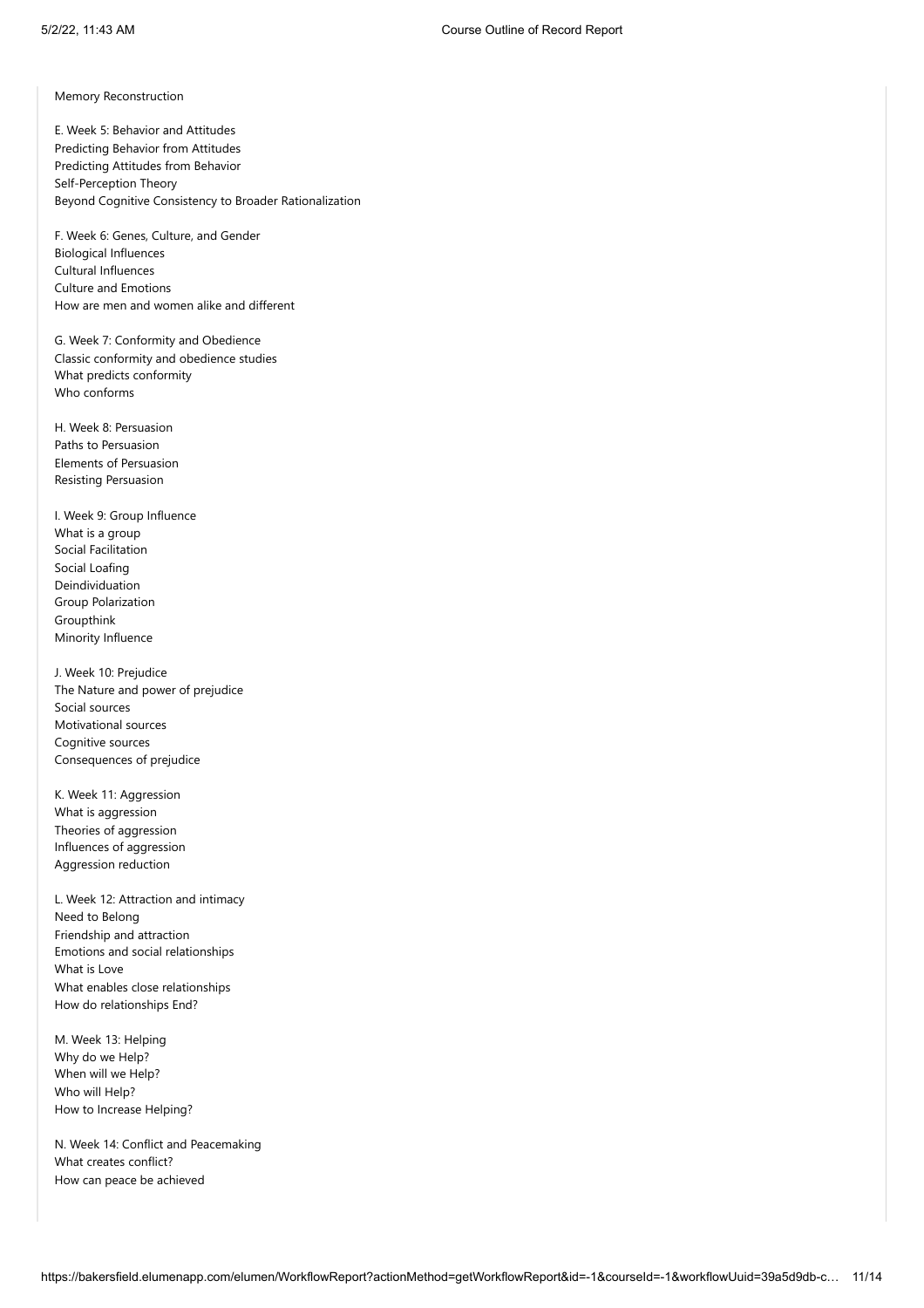O. Week 15: Applying Social Psychology Social psychology in the clinic Social Psychology in the court Social psychology and the sustainable future

# **Distance and Correspondence Education Criteria and Standards - Effective Spring 2022**

**Please choose all of the delivery methods applicable to this course.**

- Face to Face
- Hybrid (requires face to face meetings)
- Online (Flexible, purely online no face to face contact)
- Interactive (Scheduled, synchronous distance modality)
- Other

**Rigor statement: The same standards of course quality shall be applied to distance education as are applied to traditional classroom courses in regard to the course quality judgments made pursuant to the requirements of Section 55002. The same expectations applies to any local course quality determination or review process.**

• Methods of evaluation and out of class assignments are the same as for a face to face course.

**If the methods of evaluation differ from a face to face courses, please indicate what the differences are and why they are being used.**

No Value

**If the face to face course has a lab, field trip, or site visit explain how these components will be performed in the online course. Be sure to identify how the lab component will differ from a homework assignment.**

No Value

**All approved courses offered as distance education shall include regular, effective contact between instructor and students. Effective methods are expected to be utilized by all instructors teaching the course but are not limited to the choices below. Choose the methods demonstrating effective INSTRUCTOR/STUDENT contact for this course. (Choose all that apply)**

- Discussion Forum
- Email and other online Messaging
- Face to face meetings (group or individual)
- Interactive Video
- Instant messaging/text
- Library Workshop
- Class Announcements
- Review Sessions
- Supplemental Seminar or Study Session
- Telephone Contact
- Other Activities
- Interactive Applications / Software
- Archived Video/ Lecture Recordings
- Assignment Feedback
- Social Media
- Virtual Field trip / Scavenger Hunt
- Virtual Workshops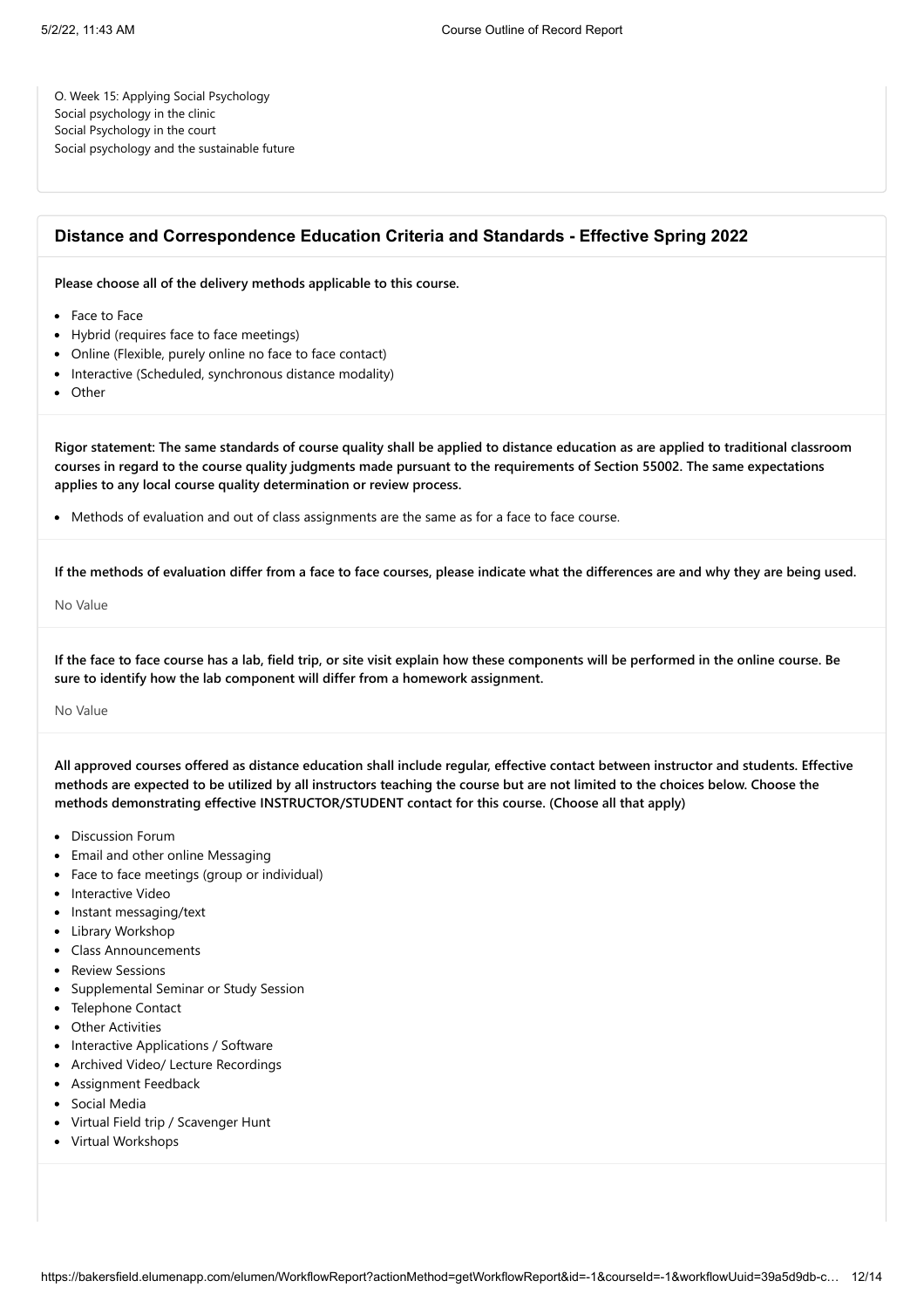**All approved courses offered as distance education shall include regular, effective contact between instructor and students. Effective methods are expected to be utilized by all instructors teaching the course but are not limited to the choices below. Choose the methods demonstrating effective STUDENT/STUDENT contact for this course. (Choose all that apply)**

- Discussion Forum
- Email other online messaging
- Online Group Work
- Interactive Video
- Instant messaging/text
- Library Workshop
- Message Board
- Review Sessions
- Supplemental Seminar or Study Session
- Telephone Contact
- Other Activities
- Interactive Applications / Software
- Online Conferencing
- Social Media
- Virtual Field trip / Scavenger Hunt

**All approved courses offered as distance education shall include regular, effective contact between instructor and students. Effective methods are expected to be utilized by all instructors teaching the course but are not limited to the choices below. Choose the methods demonstrating effective STUDENT/CONTENT contact for this course. (Choose all that apply)**

- Discussion Forum
- Email and other online messaging
- Virtual Field trip / Scavenger Hunt
- Groups
- Interactive Video
- Instant messaging/text
- Library Workshop
- Message Board
- Online Academic Support Services
- Supplemental Seminar or Study Session
- Telephone Contact
- Other Activities
- Archived Video / Recorded Lectures

**Purely because of the delivery mode, will you require additional software or hardware beyond basic computer and web browser capabilities?**

No

**Federal and state regulations require that all online course materials be made available in an accessible electronic format. By checking both boxes below, the instructor is ensuring compliance with Section 508 of the Rehabilitation Act.**

- Instructor will ensure the course is 508 compliant using the Course Management System and other tools as needed.
- Instructor will ensure textbook and any other courses materials are 508 compliant.

**A good practice is that section size should be no greater in distance education modes than in regular face to face versions of the course. Will the online section for this course differ from face to face sections?**

 $\bullet$  No

**If the online section of the course will differ in size from face to face sections, please provide a rationale for the size difference.**